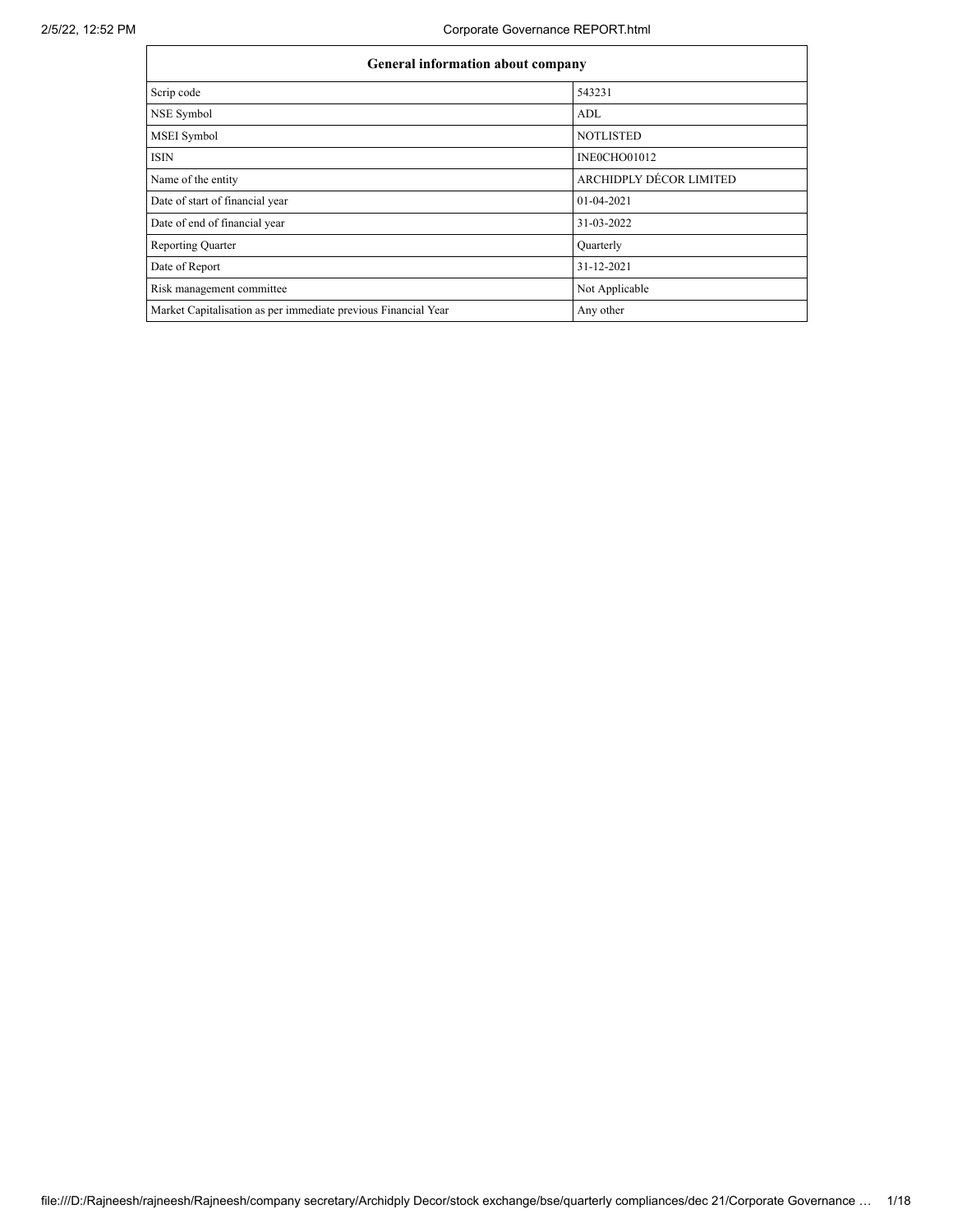$\mathbf{I}$  $\bar{\rm F}$ 

**Annexure I**

## **Annexure I to be submitted by listed entity on quarterly basis**

**I. Composition of Board of Directors**

|                           |                     |            |                                                       |                                       |                               |                          | Disclosure of notes on composition of board of directors explanatory                                 |                                             |                                          |                                                         |                      |                                            |                                                                                                                                                |                                                                                                                                                                      |                                                                                                                                                                          |                                                                                                                                                                                                            |  |
|---------------------------|---------------------|------------|-------------------------------------------------------|---------------------------------------|-------------------------------|--------------------------|------------------------------------------------------------------------------------------------------|---------------------------------------------|------------------------------------------|---------------------------------------------------------|----------------------|--------------------------------------------|------------------------------------------------------------------------------------------------------------------------------------------------|----------------------------------------------------------------------------------------------------------------------------------------------------------------------|--------------------------------------------------------------------------------------------------------------------------------------------------------------------------|------------------------------------------------------------------------------------------------------------------------------------------------------------------------------------------------------------|--|
|                           |                     |            |                                                       |                                       |                               |                          |                                                                                                      |                                             |                                          | Whether the listed entity has a Regular Chairperson Yes |                      |                                            |                                                                                                                                                |                                                                                                                                                                      |                                                                                                                                                                          |                                                                                                                                                                                                            |  |
|                           |                     |            |                                                       |                                       |                               |                          |                                                                                                      |                                             |                                          | Whether Chairperson is related to MD or CEO             |                      | Yes                                        |                                                                                                                                                |                                                                                                                                                                      |                                                                                                                                                                          |                                                                                                                                                                                                            |  |
| e of the<br>rector        | PAN                 | <b>DIN</b> | Category 1<br>of directors                            | Category 2<br>of directors            | Category<br>3 of<br>directors | Date<br>of<br>Birth      | Whether<br>special<br>resolution<br>passed?<br>[Refer Reg.<br>$17(1A)$ of<br>Listing<br>Regulations] | Date of<br>passing<br>special<br>resolution | <b>Initial Date</b><br>of<br>appointment | Date of Re-<br>appointment                              | Date of<br>cessation | Tenure<br>of<br>director<br>(in<br>months) | No of<br>Directorship<br>in listed<br>entities<br>including<br>this listed<br>entity (Refer<br>Regulation<br>17A of<br>Listing<br>Regulations) | No of<br>Independent<br>Directorship<br>in listed<br>entities<br>including<br>this listed<br>entity<br>(Refer<br>Regulation<br>$17A(1)$ of<br>Listing<br>Regulations | Number of<br>memberships<br>in Audit/<br>Stakeholder<br>Committee(s)<br>including this<br>listed entity<br>(Refer<br>Regulation<br>$26(1)$ of<br>Listing<br>Regulations) | No of post<br>of<br>Chairperson<br>in Audit/<br>Stakeholder<br>Committee<br>held in listed<br>entities<br>including<br>this listed<br>entity (Refer<br>Regulation<br>$26(1)$ of<br>Listing<br>Regulations) |  |
| M                         | ABRPD9021C          | 00561803   | Executive<br>Director                                 | Chairperson<br>related to<br>Promoter | CEO-<br>MD                    | $13 -$<br>$02 -$<br>1975 | NA                                                                                                   |                                             | 14-06-2017                               | 11-02-2020                                              |                      | 55                                         | 2                                                                                                                                              | $\boldsymbol{0}$                                                                                                                                                     | $\overline{2}$                                                                                                                                                           | $\Omega$                                                                                                                                                                                                   |  |
| <b>DAGA</b>               | AGQPD7847Q 01412917 |            | Non-<br>Executive -<br>Non<br>Independent<br>Director | Not<br>Applicable                     |                               | $26 -$<br>$04 -$<br>1978 | NA                                                                                                   |                                             | 14-06-2017                               | 30-09-2020                                              |                      | 55                                         | $\overline{2}$                                                                                                                                 | $\mathbf{0}$                                                                                                                                                         | $\overline{2}$                                                                                                                                                           | $\Omega$                                                                                                                                                                                                   |  |
| <b>ATHA</b>               | AZYPR3163L          | 00652797   | Non-<br>Executive -<br>Independent<br>Director        | Not<br>Applicable                     |                               | $07 -$<br>$02 -$<br>1979 | NA                                                                                                   |                                             | 11-02-2020                               | 11-02-2020                                              |                      | 23                                         |                                                                                                                                                |                                                                                                                                                                      | $\overline{2}$                                                                                                                                                           | $\Omega$                                                                                                                                                                                                   |  |
| <b>EHALLI</b><br>tAJ<br>E | AASPH2874B          | 08693808   | Non-<br>Executive -<br>Independent<br>Director        | Not<br>Applicable                     |                               | $10-$<br>$09 -$<br>1952  | NA                                                                                                   |                                             | 11-02-2020                               | 11-02-2020                                              |                      | 23                                         |                                                                                                                                                |                                                                                                                                                                      | $\overline{2}$                                                                                                                                                           | $\overline{2}$                                                                                                                                                                                             |  |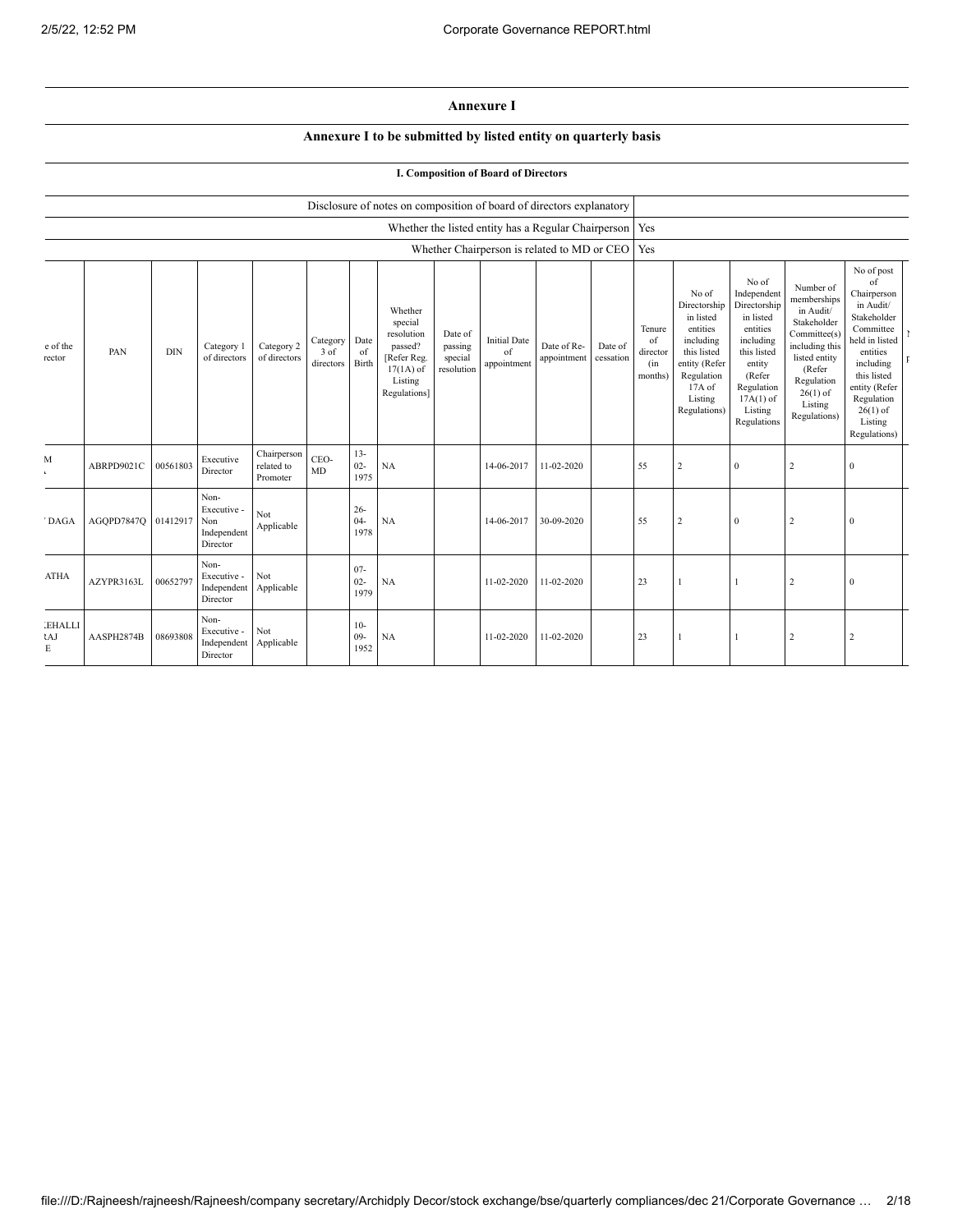## **I. Composition of Board of Directors**

|    |                      | Disclosure of notes on composition of board of directors explanatory |            |            |                                                |                               |                               |                          |                                                                                                      |                                             |                                          |                            |                      |                                            |                                                                                                                                                |                                                                                                                                                                      |                                                                                                                                          |
|----|----------------------|----------------------------------------------------------------------|------------|------------|------------------------------------------------|-------------------------------|-------------------------------|--------------------------|------------------------------------------------------------------------------------------------------|---------------------------------------------|------------------------------------------|----------------------------|----------------------|--------------------------------------------|------------------------------------------------------------------------------------------------------------------------------------------------|----------------------------------------------------------------------------------------------------------------------------------------------------------------------|------------------------------------------------------------------------------------------------------------------------------------------|
|    |                      |                                                                      |            |            |                                                |                               |                               |                          | Whether the listed entity has a Regular Chairperson                                                  |                                             |                                          |                            |                      |                                            |                                                                                                                                                |                                                                                                                                                                      |                                                                                                                                          |
| Sr | Title<br>(Mr)<br>Ms) | Name of<br>the<br>Director                                           | PAN        | <b>DIN</b> | Category 1<br>of directors                     | Category 2<br>of<br>directors | Category<br>3 of<br>directors | Date<br>of<br>Birth      | Whether<br>special<br>resolution<br>passed?<br>[Refer Reg.<br>$17(1A)$ of<br>Listing<br>Regulations] | Date of<br>passing<br>special<br>resolution | <b>Initial Date</b><br>of<br>appointment | Date of Re-<br>appointment | Date of<br>cessation | Tenure<br>of<br>director<br>(in<br>months) | No of<br>Directorship<br>in listed<br>entities<br>including<br>this listed<br>entity (Refer<br>Regulation<br>17A of<br>Listing<br>Regulations) | No of<br>Independent<br>Directorship<br>in listed<br>entities<br>including<br>this listed<br>entity<br>(Refer<br>Regulation<br>$17A(1)$ of<br>Listing<br>Regulations | Numb <sub>(</sub><br>member<br>in Au<br><b>Stakeho</b><br>Commit<br>includin<br>listed e<br>(Ref)<br>Regula<br>26(1)<br>Listi<br>Regulat |
| 5  | Mr                   | <b>NEERAJ</b><br><b>KUMAR</b><br><b>MITTAL</b>                       | ACEPM1832G | 00900714   | Non-<br>Executive -<br>Independent<br>Director | Not<br>Applicable             |                               | $28 -$<br>$07 -$<br>1974 | NA                                                                                                   |                                             | 28-09-2020                               | 28-09-2020                 |                      | 15                                         |                                                                                                                                                |                                                                                                                                                                      | $\Omega$                                                                                                                                 |
| 6  | Mr                   | <b>DINESH</b><br><b>KUMAR</b><br><b>MARDA</b>                        | ADXPM2972M | 03267281   | Non-<br>Executive -<br>Independent<br>Director | Not<br>Applicable             |                               | $09 -$<br>$07 -$<br>1964 | NA                                                                                                   |                                             | 28-09-2020                               | 28-09-2020                 |                      | 15                                         |                                                                                                                                                |                                                                                                                                                                      | $\theta$                                                                                                                                 |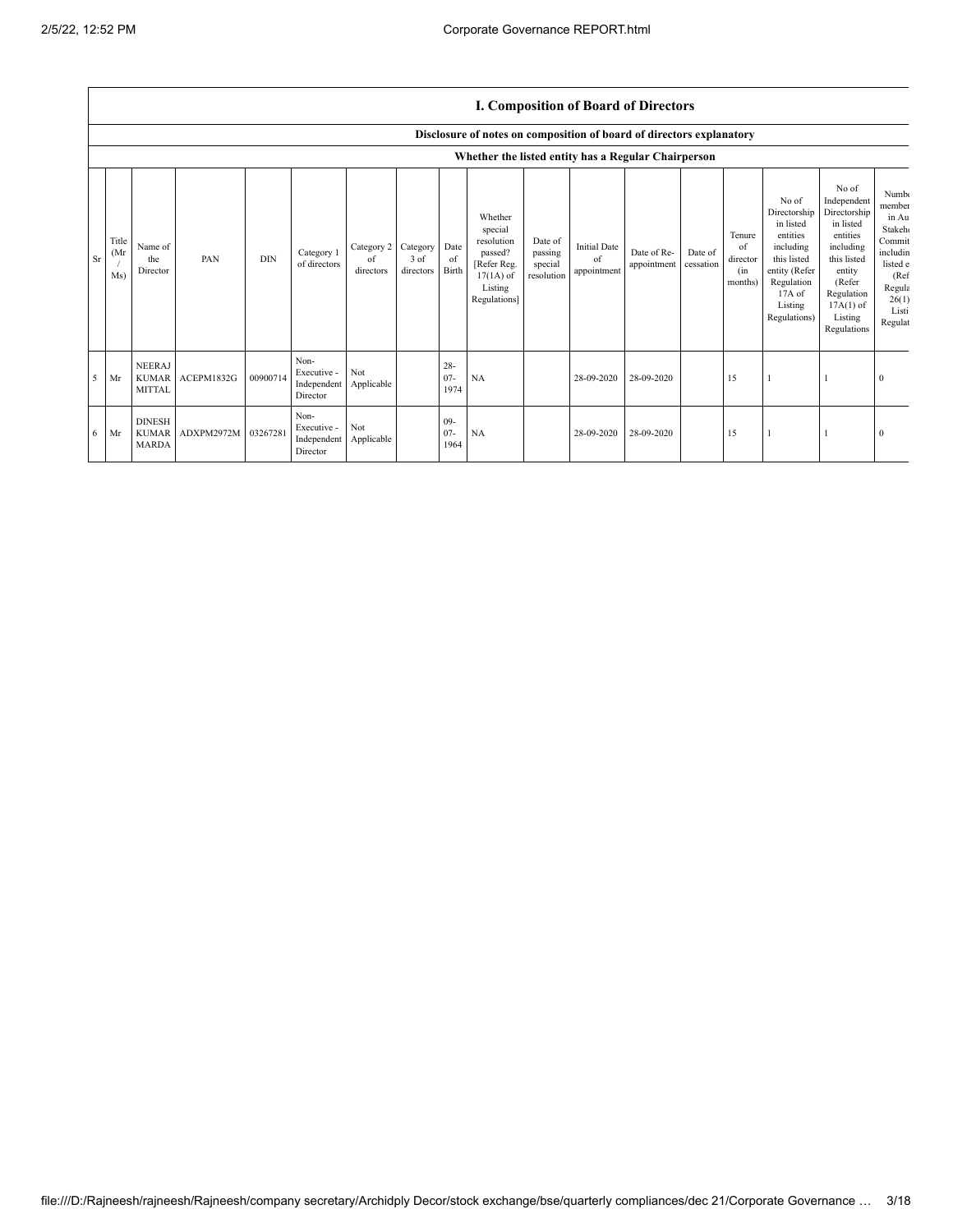|                | <b>Audit Committee Details</b>                                                                                |                                    |                                                       |             |                        |                      |         |  |  |
|----------------|---------------------------------------------------------------------------------------------------------------|------------------------------------|-------------------------------------------------------|-------------|------------------------|----------------------|---------|--|--|
|                |                                                                                                               |                                    | Whether the Audit Committee has a Regular Chairperson |             | Yes                    |                      |         |  |  |
| <b>Sr</b>      | <b>DIN</b><br>Name of Committee<br>Category 2 of<br>Category 1 of directors<br>directors<br>Number<br>members |                                    |                                                       |             | Date of<br>Appointment | Date of<br>Cessation | Remarks |  |  |
|                | 08693808                                                                                                      | KUKKEHALLI RAVIRAJ<br><b>HEGDE</b> | Non-Executive -<br><b>Independent Director</b>        | Chairperson | 20-02-2020             |                      |         |  |  |
| $\overline{2}$ | 00652797                                                                                                      | <b>AKSHATHA RAI</b>                | Non-Executive -<br><b>Independent Director</b>        | Member      | 20-02-2020             |                      |         |  |  |
| 3              |                                                                                                               | 00561803 SHYAM DAGA                | <b>Executive Director</b>                             | Member      | 20-02-2020             |                      |         |  |  |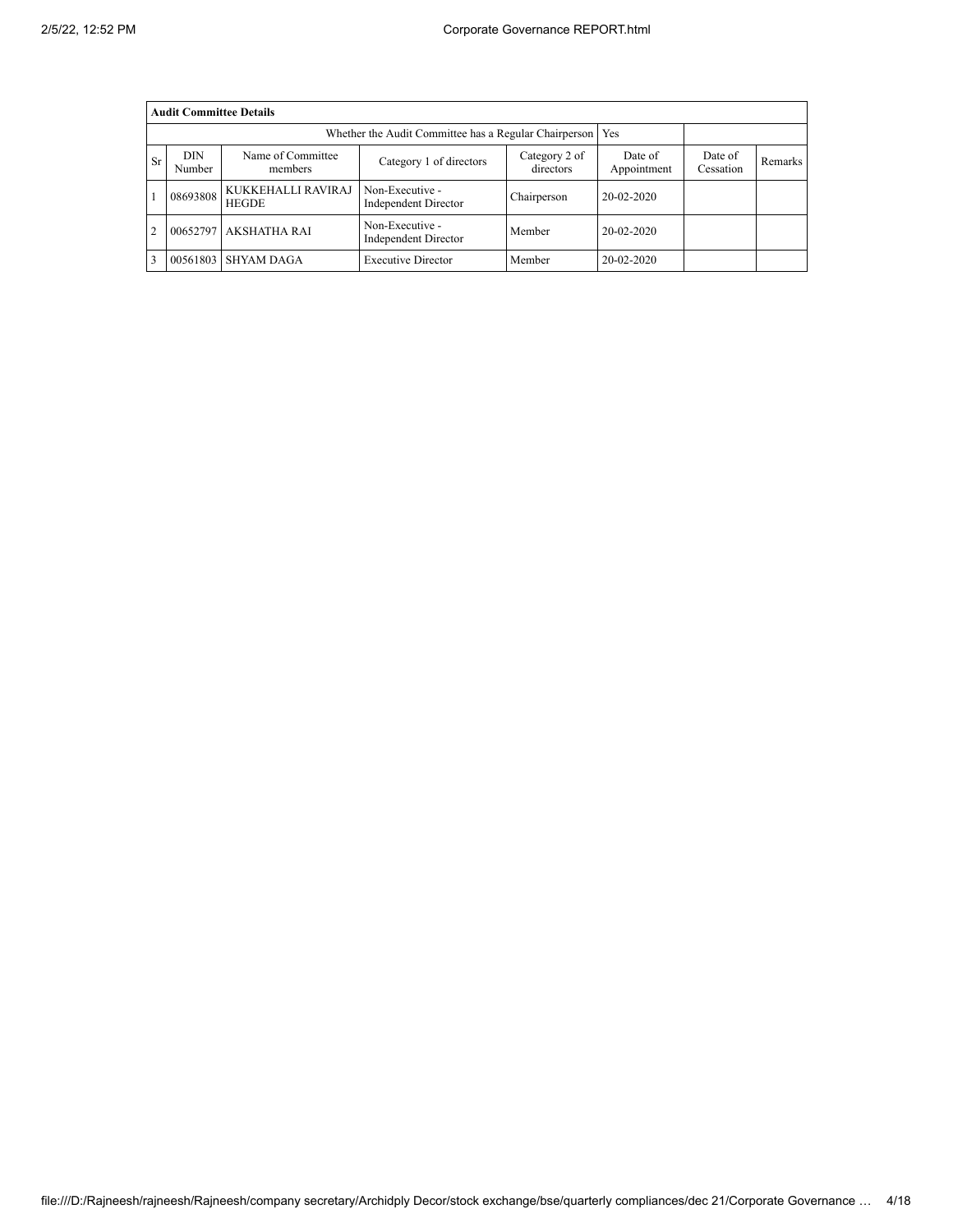|                | Nomination and remuneration committee |                                           |                                                                                   |             |              |                      |         |  |  |
|----------------|---------------------------------------|-------------------------------------------|-----------------------------------------------------------------------------------|-------------|--------------|----------------------|---------|--|--|
|                |                                       |                                           | Whether the Nomination and remuneration committee has a Regular Chairperson   Yes |             |              |                      |         |  |  |
| <b>Sr</b>      | <b>DIN</b><br>Number                  | Name of Committee<br>members              | Category 2 of<br>Category 1 of directors<br>directors<br>Appointment              |             |              | Date of<br>Cessation | Remarks |  |  |
|                | 00652797                              | <b>AKSHATHA RAI</b>                       | Non-Executive - Independent<br>Director                                           | Chairperson | 20-02-2020   |                      |         |  |  |
| $\overline{2}$ |                                       | 01412917 RAJIV DAGA                       | Non-Executive - Non<br><b>Independent Director</b>                                | Member      | $20-02-2020$ |                      |         |  |  |
|                | 08693808                              | <b>KUKKEHALLI</b><br><b>RAVIRAJ HEGDE</b> | Non-Executive - Independent<br>Director                                           | Member      | 20-02-2020   |                      |         |  |  |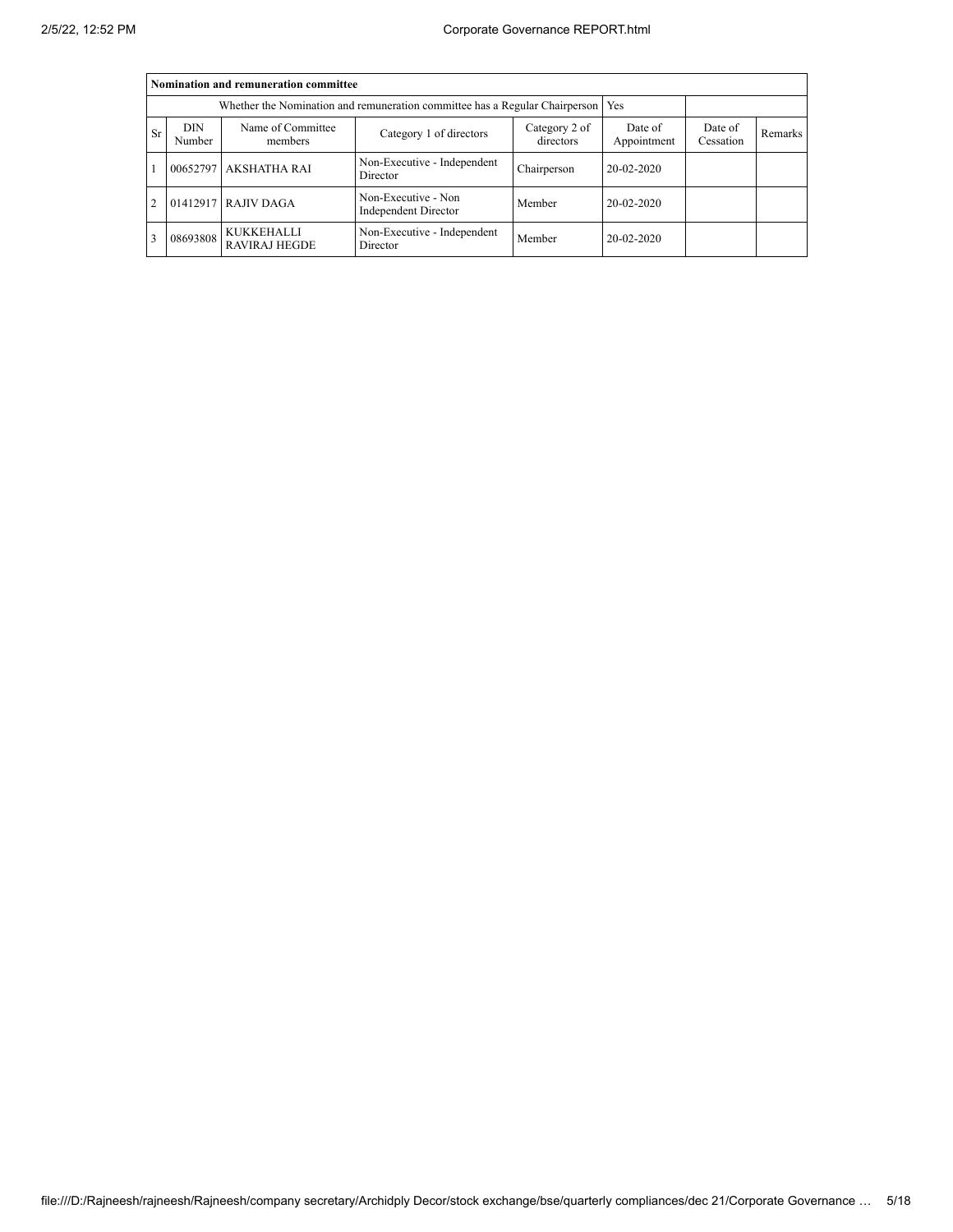|                | <b>Stakeholders Relationship Committee</b>                                                             |                                    |                                                                           |             |                        |                      |                |  |  |
|----------------|--------------------------------------------------------------------------------------------------------|------------------------------------|---------------------------------------------------------------------------|-------------|------------------------|----------------------|----------------|--|--|
|                |                                                                                                        |                                    | Whether the Stakeholders Relationship Committee has a Regular Chairperson |             | Yes                    |                      |                |  |  |
| <b>Sr</b>      | DIN<br>Name of Committee<br>Category 2 of<br>Category 1 of directors<br>directors<br>Number<br>members |                                    |                                                                           |             | Date of<br>Appointment | Date of<br>Cessation | <b>Remarks</b> |  |  |
|                | 08693808                                                                                               | KUKKEHALLI RAVIRAJ<br><b>HEGDE</b> | Non-Executive -<br>Independent Director                                   | Chairperson | 20-02-2020             |                      |                |  |  |
| $\overline{2}$ | 00652797                                                                                               | <b>AKSHATHA RAI</b>                | Non-Executive -<br><b>Independent Director</b>                            | Member      | 20-02-2020             |                      |                |  |  |
|                | 00561803                                                                                               | <b>SHYAM DAGA</b>                  | <b>Executive Director</b>                                                 | Member      | 20-02-2020             |                      |                |  |  |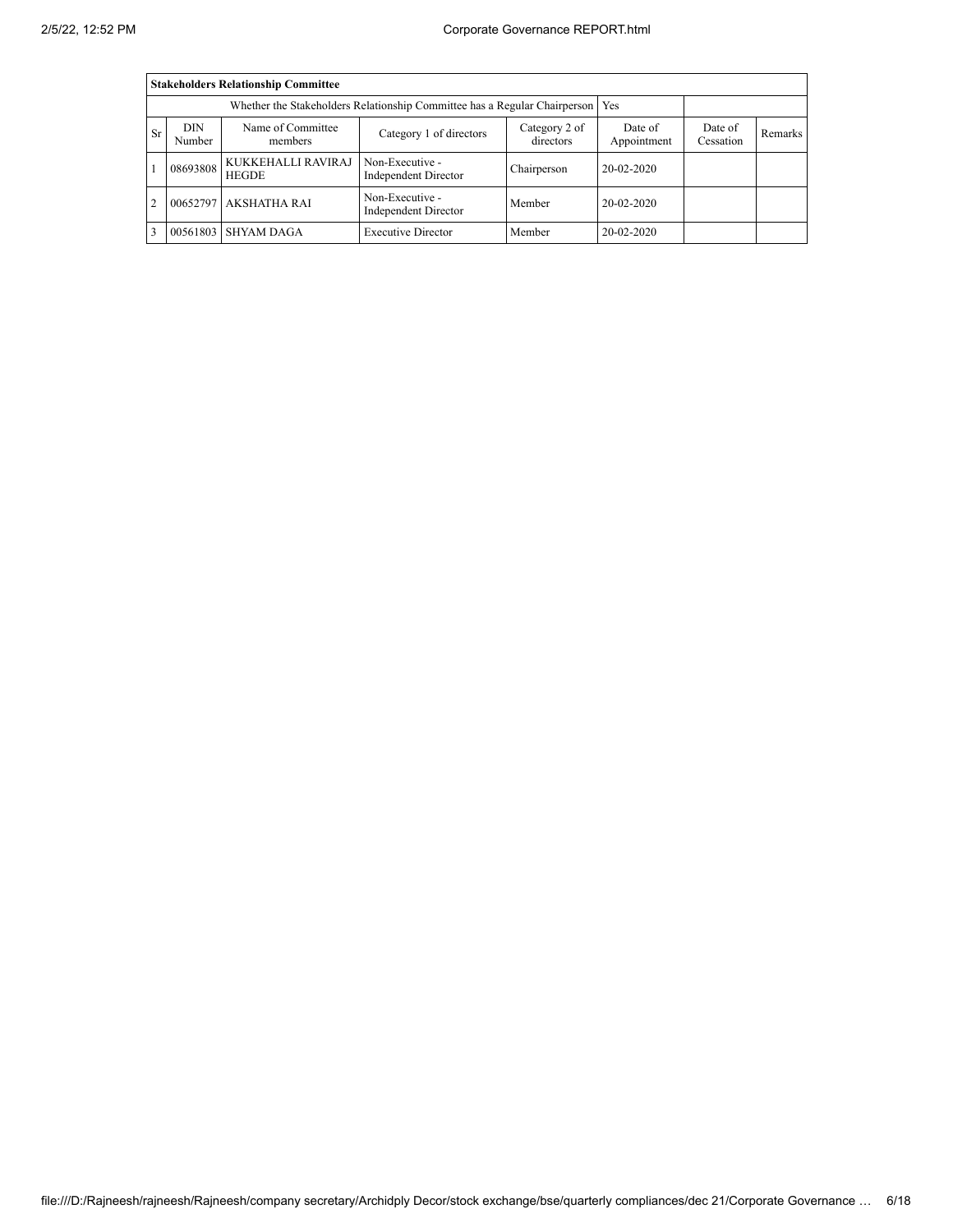|     | <b>Risk Management Committee</b> |                                                                 |                            |                            |                        |                      |         |  |
|-----|----------------------------------|-----------------------------------------------------------------|----------------------------|----------------------------|------------------------|----------------------|---------|--|
|     |                                  | Whether the Risk Management Committee has a Regular Chairperson |                            |                            |                        |                      |         |  |
| -Sr | DIN<br>Number                    | Name of Committee<br>members                                    | Category 1 of<br>directors | Category 2 of<br>directors | Date of<br>Appointment | Date of<br>Cessation | Remarks |  |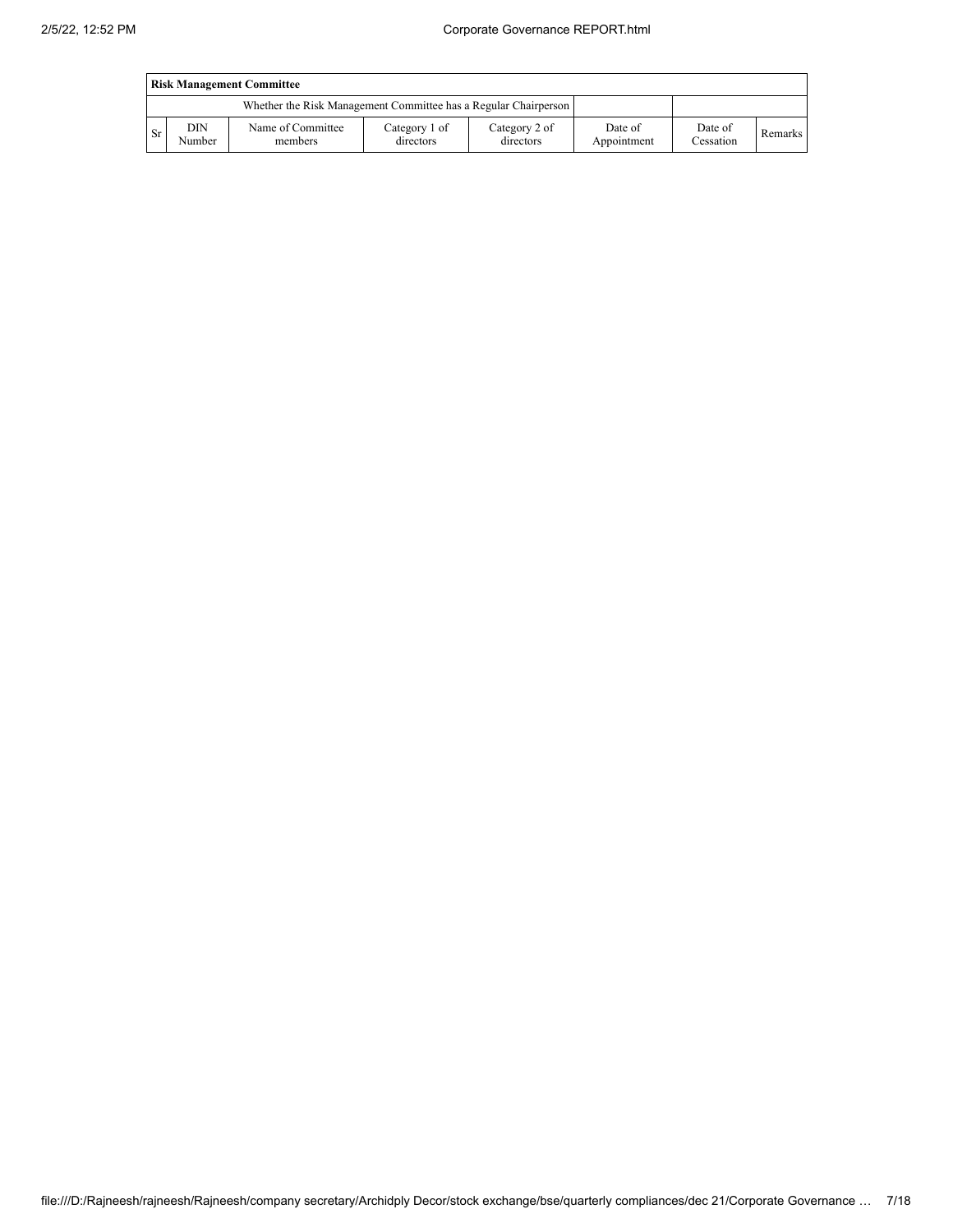|      | Corporate Social Responsibility Committee |                                                                                 |                            |                            |                        |                      |         |  |
|------|-------------------------------------------|---------------------------------------------------------------------------------|----------------------------|----------------------------|------------------------|----------------------|---------|--|
|      |                                           | Whether the Corporate Social Responsibility Committee has a Regular Chairperson |                            |                            |                        |                      |         |  |
| - Sr | DIN<br>Number                             | Name of Committee<br>members                                                    | Category 1 of<br>directors | Category 2 of<br>directors | Date of<br>Appointment | Date of<br>Cessation | Remarks |  |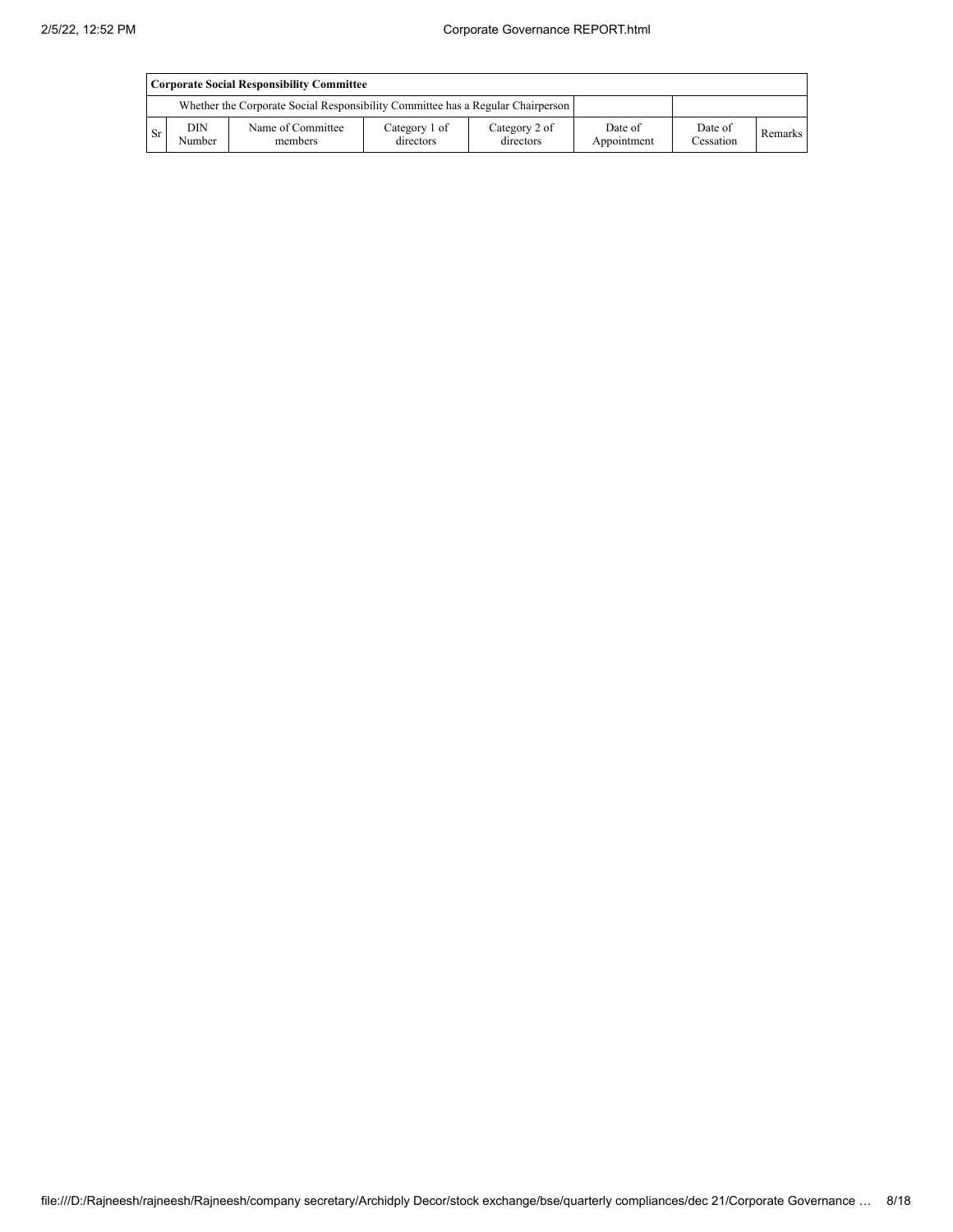| <b>Other Committee</b> |                                                                                                                                     |  |  |
|------------------------|-------------------------------------------------------------------------------------------------------------------------------------|--|--|
|                        | Sr   DIN Number   Name of Committee members   Name of other committee   Category 1 of directors   Category 2 of directors   Remarks |  |  |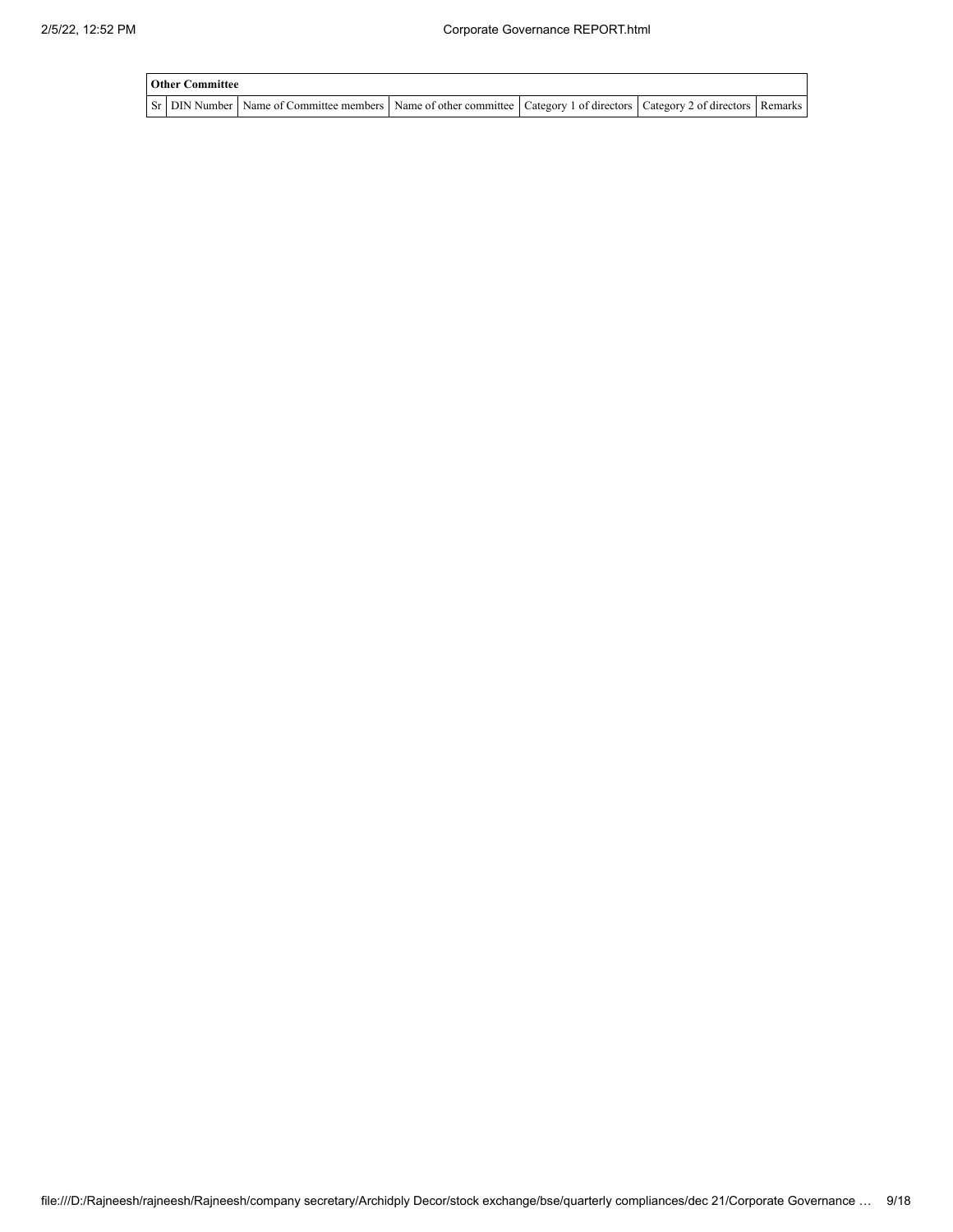|                | <b>Annexure 1</b>                                            |                                                                     |                                                                      |                                       |                                                     |                                                                                      |                                                                        |  |
|----------------|--------------------------------------------------------------|---------------------------------------------------------------------|----------------------------------------------------------------------|---------------------------------------|-----------------------------------------------------|--------------------------------------------------------------------------------------|------------------------------------------------------------------------|--|
|                | Annexure 1                                                   |                                                                     |                                                                      |                                       |                                                     |                                                                                      |                                                                        |  |
|                | III. Meeting of Board of Directors                           |                                                                     |                                                                      |                                       |                                                     |                                                                                      |                                                                        |  |
|                |                                                              | Disclosure of notes on meeting of<br>board of directors explanatory |                                                                      |                                       |                                                     |                                                                                      |                                                                        |  |
| <b>Sr</b>      | Date(s) of<br>meeting (if any)<br>in the previous<br>quarter | $Date(s)$ of<br>meeting (if any)<br>in the current<br>quarter       | Maximum gap<br>between any two<br>consecutive (in<br>number of days) | Notes for<br>not<br>providing<br>Date | Whether<br>requirement of<br>Ouorum met<br>(Yes/No) | Number of Directors<br>present* (All directors<br>including Independent<br>Director) | No. of<br>Independent<br><b>Directors</b><br>attending the<br>meeting* |  |
|                | 14-08-2021                                                   |                                                                     |                                                                      |                                       | Yes                                                 | $\overline{4}$                                                                       |                                                                        |  |
| $\overline{2}$ |                                                              | 13-11-2021                                                          | 90                                                                   |                                       | Yes                                                 | 5                                                                                    |                                                                        |  |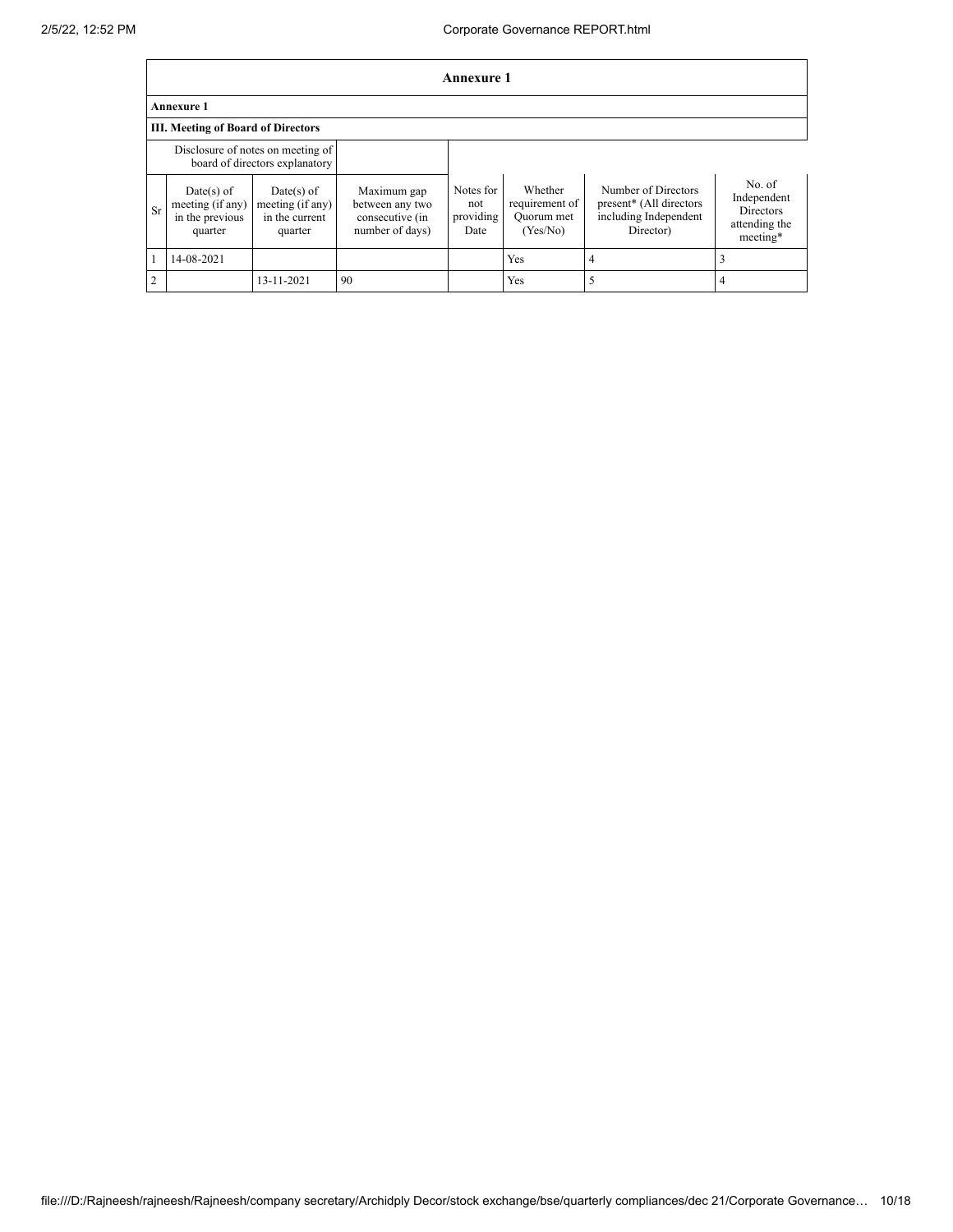|                | <b>Annexure 1</b>                                |                                                                                                            |                                                                      |                               |                                       |                                                        |                                                                                            |                                                                           |
|----------------|--------------------------------------------------|------------------------------------------------------------------------------------------------------------|----------------------------------------------------------------------|-------------------------------|---------------------------------------|--------------------------------------------------------|--------------------------------------------------------------------------------------------|---------------------------------------------------------------------------|
|                | <b>IV. Meeting of Committees</b>                 |                                                                                                            |                                                                      |                               |                                       |                                                        |                                                                                            |                                                                           |
|                |                                                  |                                                                                                            | Disclosure of notes on meeting of committees explanatory             |                               |                                       |                                                        |                                                                                            |                                                                           |
| <b>Sr</b>      | Name of<br>Committee                             | $Date(s)$ of meeting (Enter<br>dates of Previous quarter<br>and Current quarter in<br>chronological order) | Maximum gap<br>between any two<br>consecutive (in<br>number of days) | Name of<br>other<br>committee | Reson for<br>not<br>providing<br>date | Whether<br>requirement<br>of Quorum<br>met<br>(Yes/No) | Number of<br>Directors present*<br>(All directors<br>including<br>Independent<br>Director) | No. of<br>Independent<br><b>Directors</b><br>attending<br>the<br>meeting* |
| $\mathbf{1}$   | Audit<br>Committee                               | 14-08-2021                                                                                                 |                                                                      |                               |                                       | Yes                                                    | 3                                                                                          | $\overline{2}$                                                            |
| $\overline{2}$ | Audit<br>Committee                               | 13-11-2021                                                                                                 | 90                                                                   |                               |                                       | Yes                                                    | 3                                                                                          | 2                                                                         |
| $\overline{3}$ | <b>Stakeholders</b><br>Relationship<br>Committee | 14-08-2021                                                                                                 |                                                                      |                               |                                       | Yes                                                    | 3                                                                                          | 2                                                                         |
| 4              | <b>Stakeholders</b><br>Relationship<br>Committee | 13-11-2021                                                                                                 |                                                                      |                               |                                       | Yes                                                    | 3                                                                                          | 2                                                                         |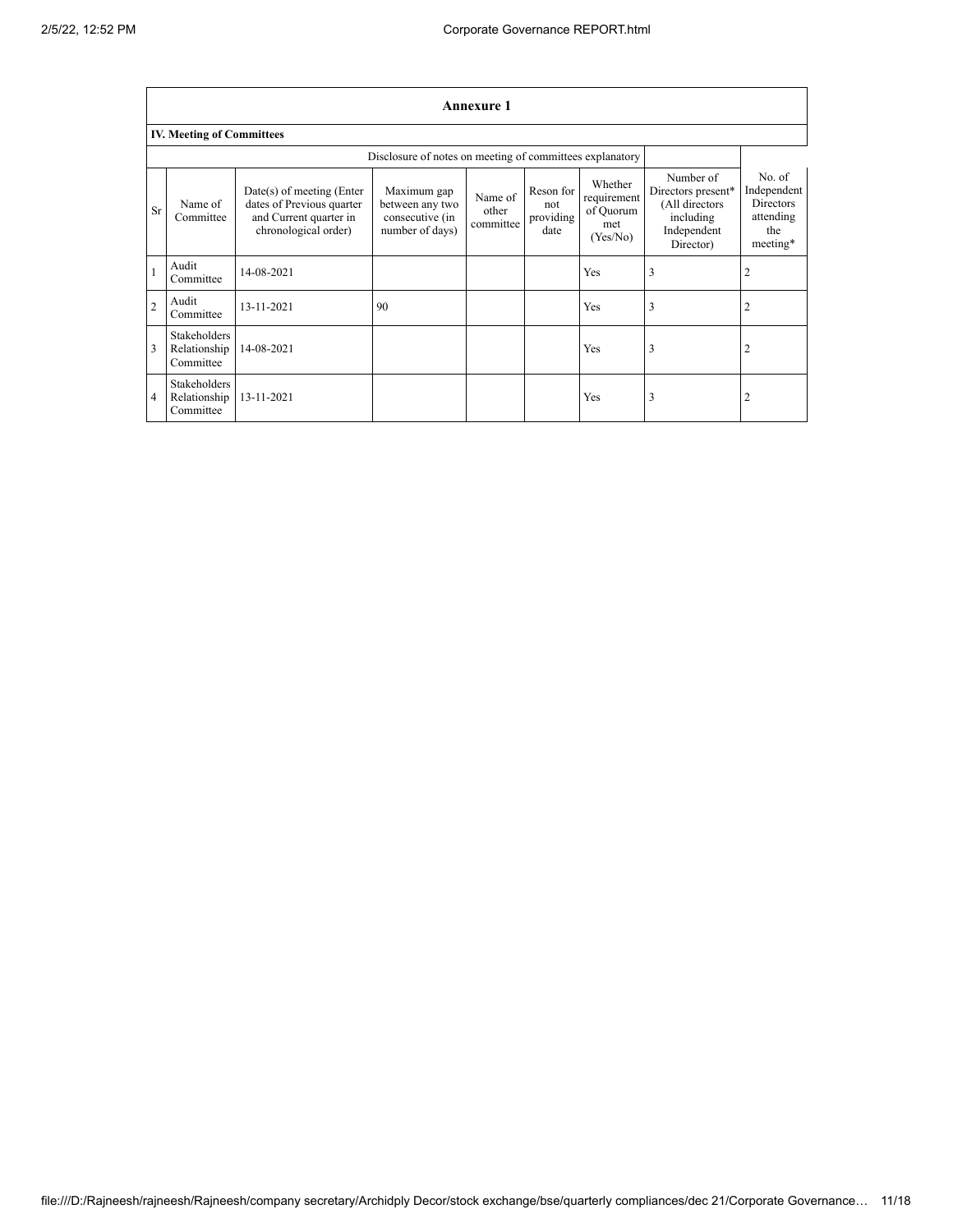|                | Annexure 1                                                                                                       |                                  |                                                                    |  |  |  |  |
|----------------|------------------------------------------------------------------------------------------------------------------|----------------------------------|--------------------------------------------------------------------|--|--|--|--|
|                | <b>V. Related Party Transactions</b>                                                                             |                                  |                                                                    |  |  |  |  |
| <b>Sr</b>      | Subject                                                                                                          | Compliance status<br>(Yes/No/NA) | If status is "No" details of non-<br>compliance may be given here. |  |  |  |  |
|                | Whether prior approval of audit committee obtained                                                               | Yes                              |                                                                    |  |  |  |  |
| $\overline{2}$ | Whether shareholder approval obtained for material RPT                                                           | <b>NA</b>                        |                                                                    |  |  |  |  |
| $\overline{3}$ | Whether details of RPT entered into pursuant to omnibus approval<br>Yes<br>have been reviewed by Audit Committee |                                  |                                                                    |  |  |  |  |
|                | Disclosure of notes on related party transactions<br>Textual Information(1)                                      |                                  |                                                                    |  |  |  |  |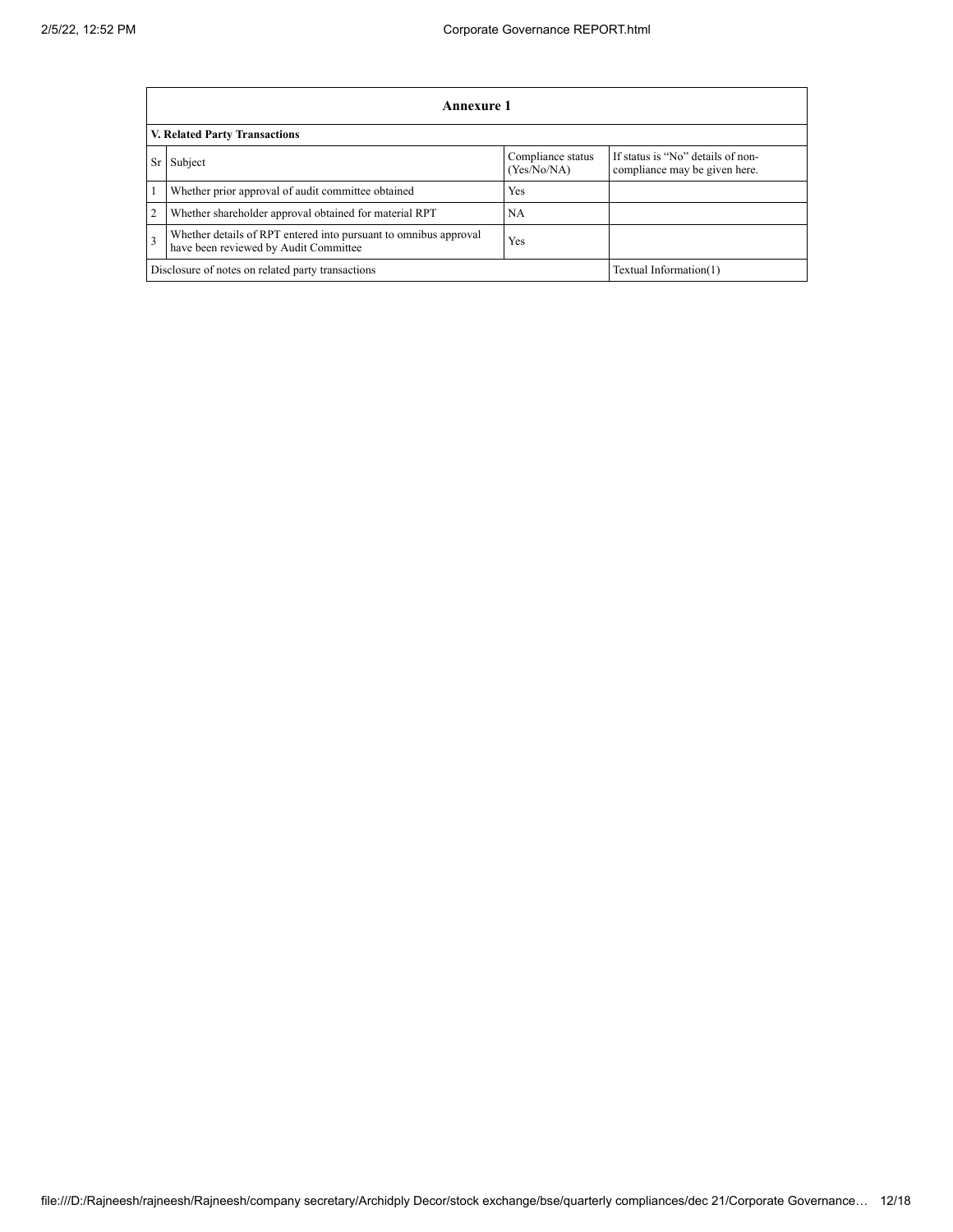| <b>Text Block</b>      |                                        |                                       |             |  |  |
|------------------------|----------------------------------------|---------------------------------------|-------------|--|--|
|                        | RELATED PARTY TRANSACTIONS AS ON 30.09 |                                       |             |  |  |
|                        | 2021                                   |                                       |             |  |  |
|                        |                                        | Half year ended 30.09.2021 Year ended | 31.03.2021  |  |  |
|                        | Particulars                            |                                       |             |  |  |
|                        | Transactions with related parties:     |                                       |             |  |  |
|                        | Archidply Industries Ltd               |                                       |             |  |  |
|                        | Rent paid<br>a)                        | 60.000                                | 1,20,000    |  |  |
|                        | $\mathbf{b}$<br>Purchases              | 1,16,28,905                           | 7,81,26,904 |  |  |
|                        | <b>Sales</b><br>c)                     | Nil                                   | 3,09,402    |  |  |
|                        | Assam Timber Products Private Limited  |                                       |             |  |  |
|                        | Rent paid<br>a)                        | 60,000                                | 1,20,000    |  |  |
|                        | <b>High Seas Purchase</b><br>b)        | Nil                                   | 11,574,223  |  |  |
|                        | Mr. Sandeep Bharadia                   |                                       |             |  |  |
|                        | Rent paid<br>a)                        | 60.000                                | 1,20,000    |  |  |
|                        | <b>ADL</b> Panel Pvt Ltd.              |                                       |             |  |  |
|                        | <b>Interest Received</b>               | Nil                                   | Nil         |  |  |
| Textual Information(1) | Key Management Personnel               |                                       |             |  |  |
|                        | a) Remuneration to Director paid       | Nil                                   | Nil         |  |  |
|                        | b) Sitting fee paid                    | 1,45,000                              | 2,95,000    |  |  |
|                        | c) Salary Paid to CFO & CS             | 13,55,256                             | 32,56,914   |  |  |
|                        | d) Club Membership fee                 | 7,266                                 | 21,931      |  |  |
|                        | Receivable from Related Parties        |                                       |             |  |  |
|                        | a) Advances                            |                                       |             |  |  |
|                        | - The Mysore Chipboards Ltd.           | 22,33,575                             | 22,23,820   |  |  |
|                        | - Archidply Industries Ltd             | 3,00,488                              | Nil         |  |  |
|                        | b) Interest Receivable                 |                                       |             |  |  |
|                        | - ADL Panel Pvt Ltd.                   | Nil                                   | Nil         |  |  |
|                        | Payable to Related parties             |                                       |             |  |  |
|                        | Archidply Industries Ltd               | Nil                                   | 6,47,37,109 |  |  |
|                        | Assam Timber Products Pvt Ltd          | 4,98,003                              | 86,74,223   |  |  |
|                        | Investment                             |                                       |             |  |  |
|                        | <b>ADL Panel Pvt Ltd</b>               | Nil                                   | Nil         |  |  |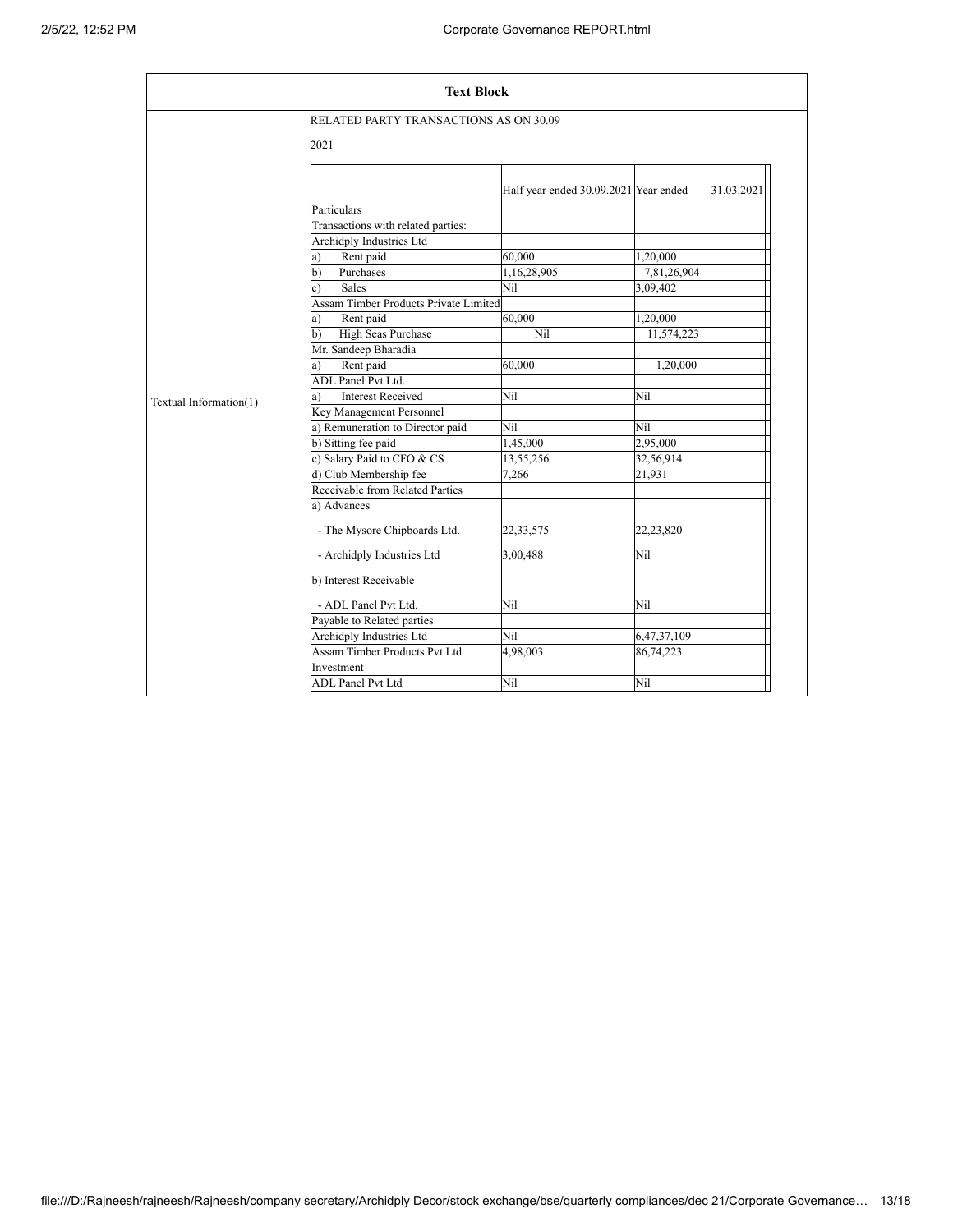|                          | <b>Annexure 1</b>                                                                                                                                                                                               |                               |  |  |  |  |
|--------------------------|-----------------------------------------------------------------------------------------------------------------------------------------------------------------------------------------------------------------|-------------------------------|--|--|--|--|
|                          | <b>VI. Affirmations</b>                                                                                                                                                                                         |                               |  |  |  |  |
| Sr                       | Subject                                                                                                                                                                                                         | Compliance<br>status (Yes/No) |  |  |  |  |
|                          | The composition of Board of Directors is in terms of SEBI (Listing obligations and disclosure requirements)<br>Regulations, 2015                                                                                | Yes                           |  |  |  |  |
| $\overline{c}$           | The composition of the following committees is in terms of SEBI(Listing obligations and disclosure requirements)<br>Regulations, 2015 a. Audit Committee                                                        | Yes                           |  |  |  |  |
| $\overline{\mathbf{3}}$  | The composition of the following committees is in terms of SEBI(Listing obligations and disclosure requirements)<br>Regulations, 2015. b. Nomination & remuneration committee                                   | <b>Yes</b>                    |  |  |  |  |
| $\overline{4}$           | The composition of the following committees is in terms of SEBI(Listing obligations and disclosure requirements)<br>Regulations, 2015. c. Stakeholders relationship committee                                   | Yes                           |  |  |  |  |
| $\overline{\phantom{0}}$ | The composition of the following committees is in terms of SEBI(Listing obligations and disclosure requirements)<br>Regulations, 2015. d. Risk management committee (applicable to the top 500 listed entities) | <b>NA</b>                     |  |  |  |  |
| 6                        | The committee members have been made aware of their powers, role and responsibilities as specified in SEBI<br>(Listing obligations and disclosure requirements) Regulations, 2015.                              | Yes                           |  |  |  |  |
| $\overline{7}$           | The meetings of the board of directors and the above committees have been conducted in the manner as specified in<br>SEBI (Listing obligations and disclosure requirements) Regulations, 2015.                  | <b>Yes</b>                    |  |  |  |  |
| 8                        | This report and/or the report submitted in the previous quarter has been placed before Board of Directors.                                                                                                      | Yes                           |  |  |  |  |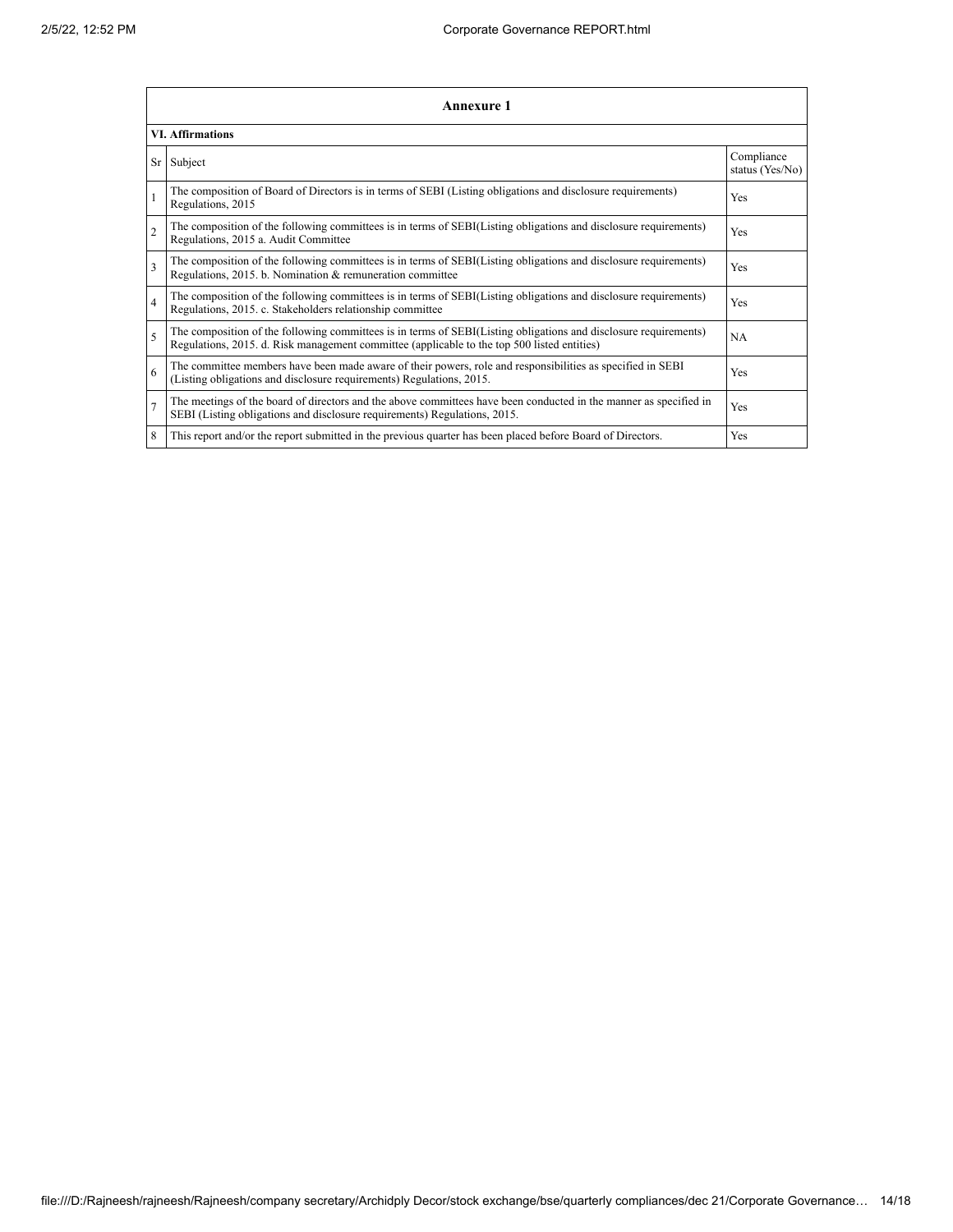| <b>Annexure 1</b> |                   |                          |  |  |
|-------------------|-------------------|--------------------------|--|--|
| <b>Sr</b>         | Subject           | Compliance status        |  |  |
|                   | Name of signatory | <b>SHYAM DAGA</b>        |  |  |
|                   | Designation       | <b>Managing Director</b> |  |  |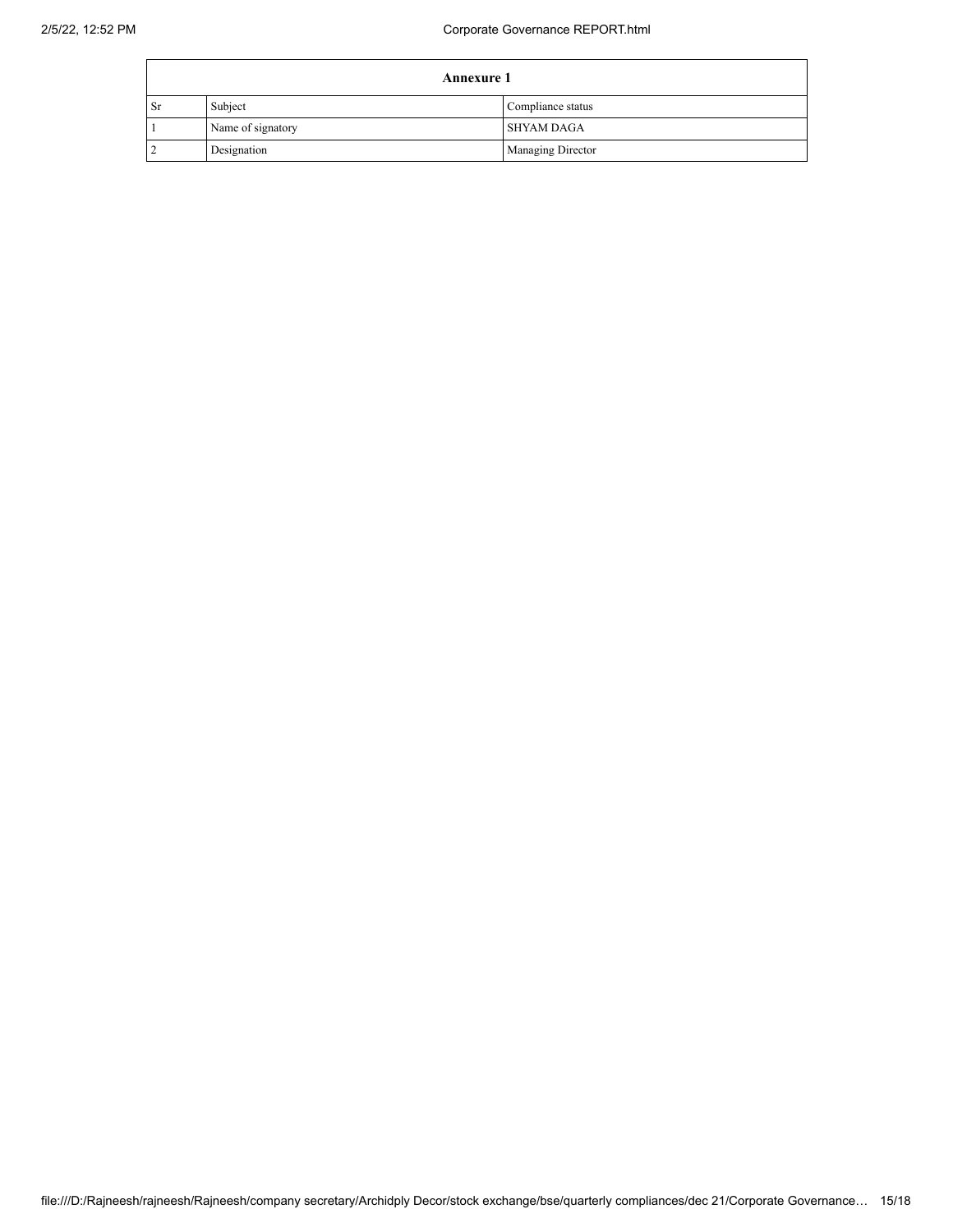**Text Block**